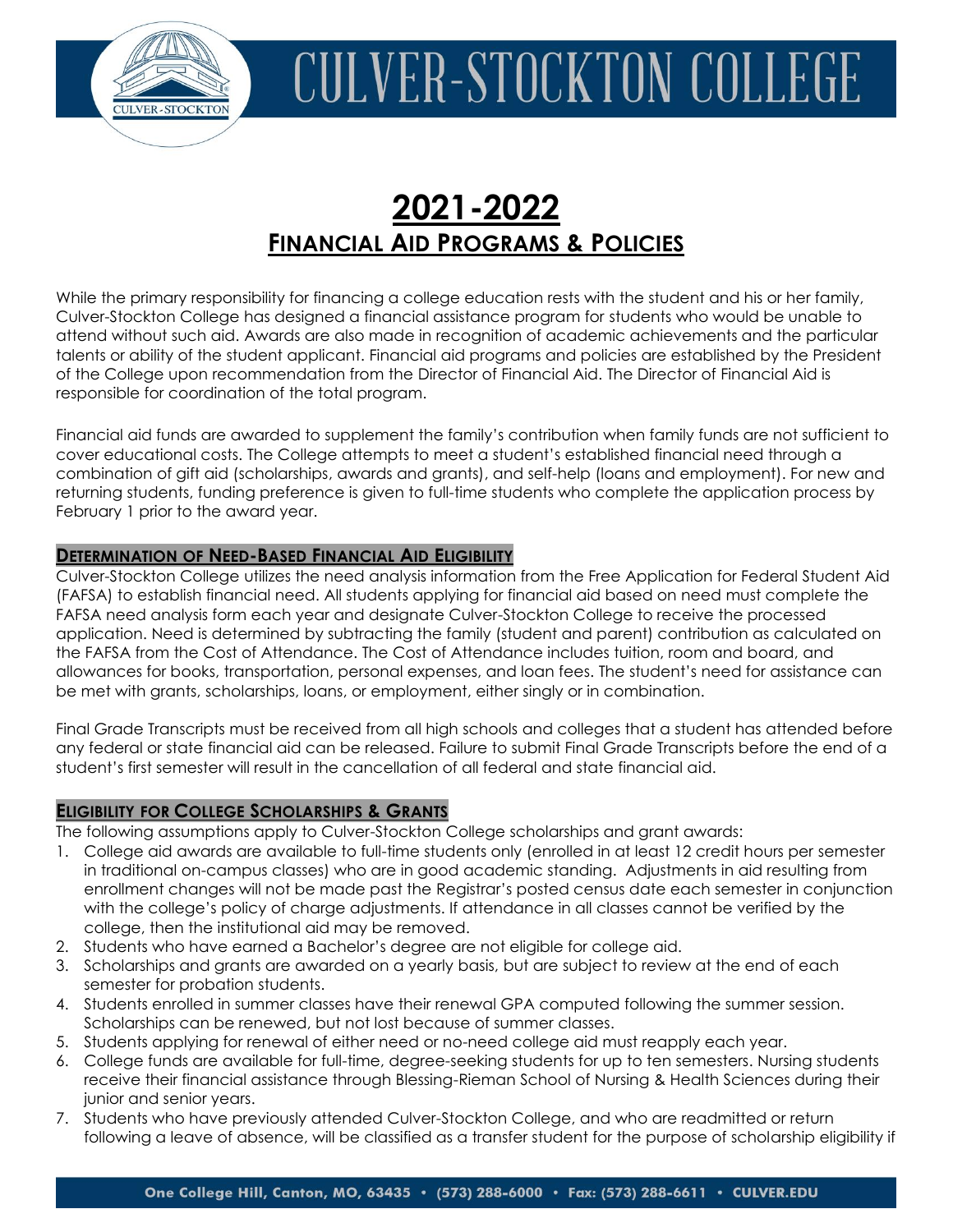

they have earned more than 12 hours since their last term of attendance at Culver-Stockton College. Students who have earned 12 or fewer hours since their last term of attendance reenter under the criteria of any academic scholarship that they previously received, subject to available funding.

- 8. The maximum gift aid award per semester will not exceed the total of tuition (12 or more credit hours per semester), room and board, and unified student fee for students receiving need-based financial assistance, and residing either on campus or in Greek housing units, which maintain independent housing corporations. Federal, state and other rules (such as athletic conference) may also apply. For commuters, the maximum gift aid award will not exceed tuition (12 or more hours) and unified student fee. Any combination of college grants and scholarships will not exceed tuition. Any institutional scholarships that are reduced in one semester due to reaching the semester gift aid maximum will not be applied to any future semesters.
- 9. Students who are considered dependent upon their parents according to FAFSA guidelines must live on campus or commute from their parents' home address to receive college-funded grants and scholarships. The allowable commuting distance is within 50 miles of campus.
- 10. The Financial Aid Office is the only office at Culver-Stockton College authorized to offer financial aid to students. Only awards originating from this office will constitute a commitment on behalf of the college. Faculty or staff can make recommendations for scholarships, and these recommendations are considered before the award is sent.

### **NURSING STUDENTS**

Freshman and sophomore nursing students apply to and receive financial assistance from Culver-Stockton College. **Culver-Stockton merit, talent, need-based and all other institutional funding does not renew for the junior and senior years**. Junior, senior, LPN, RN, Advanced Placement, Radiologic Sciences, and Respiratory Care students apply to and receive financial assistance from Blessing-Rieman School of Nursing & Health Sciences. More information is available in the Blessing-Rieman financial aid brochure. Continued involvement in talent areas is encouraged, but no financial assistance from Culver-Stockton College will be awarded.

### **COORDINATION OF FINANCIAL AID**

Any financial aid awarded is subject to review in light of assistance received from outside organizations or agencies. Funds received from outside sources which exceed the limit of gift and need based aid will be coordinated to first reduce the loans and/or work funds and then college/grant scholarships. Each award will be evaluated and adjustments made within college and program guidelines.

### **FINANCIAL AID FOR STUDY IN OFF-CAMPUS PROGRAMS**

A student eligible to receive aid from Culver-Stockton College may continue to receive aid for approved offcampus study, such as an internship. The student must be enrolled for credit at Culver-Stockton College in order to receive assistance. In no case will aid be greater than aid awarded for equivalent on-campus course credit.

### **STANDARDS OF SATISFACTORY ACADEMIC PROGRESS (SAP) TO MAINTAIN FINANCIAL AID ELIGIBILITY**

Students who are not achieving the required cumulative GPA or a student who is not successfully completing his/her education program at the required pace will have a one semester grace period to continue receiving Title IV or state financial aid.

### **Standards of Measuring SAP**

### Qualitative (GPA) Measurement

A degree-seeking student at Culver-Stockton College is considered to be in good academic standing if he or she maintains the minimum cumulative GPA for good standing, as listed in the "Categories of Academic Standing" section of the academic catalog. Culver-Stockton College uses a graduated qualitative standard.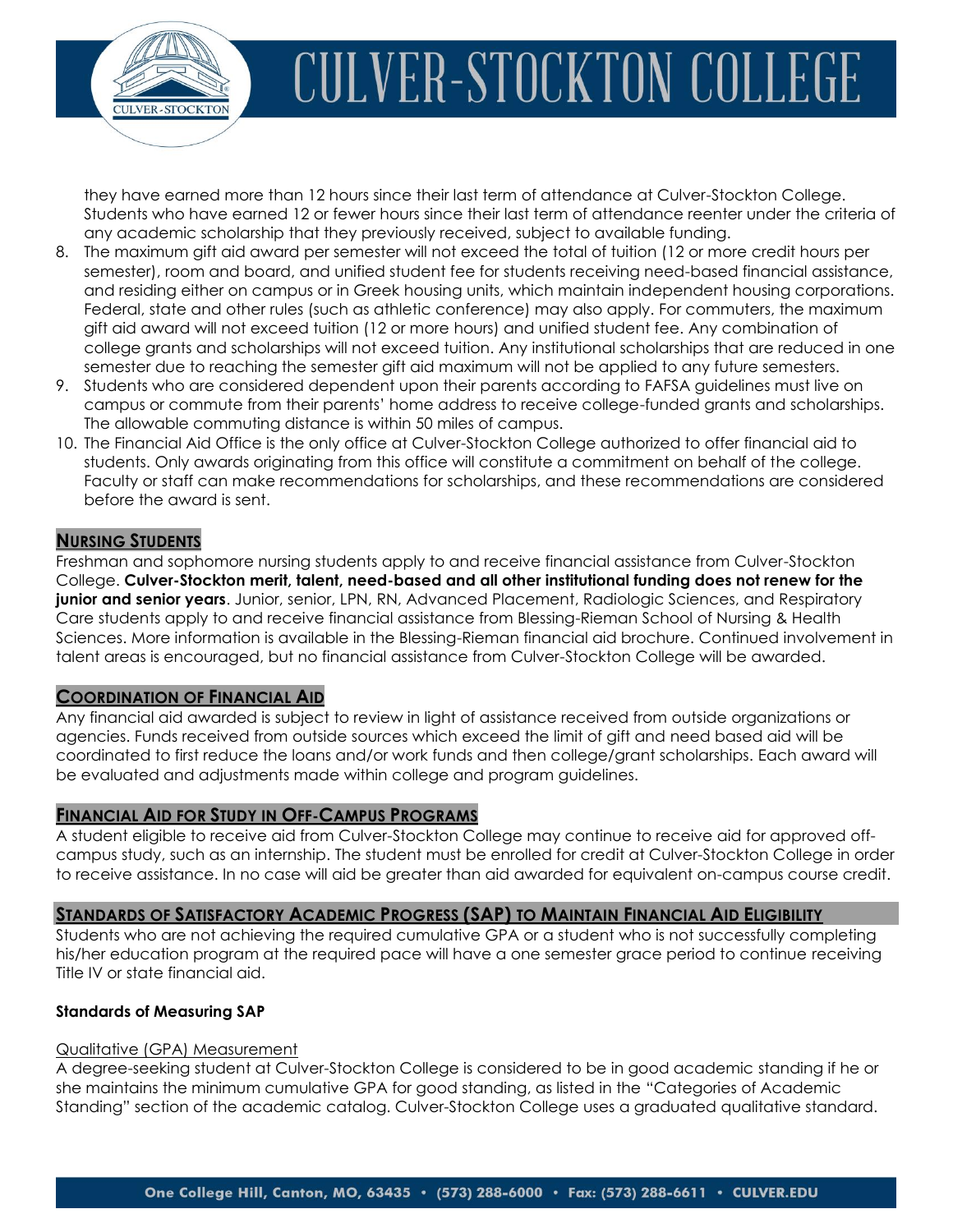

Undergraduate transfer students: Students readmitted to Culver-Stockton College or returning from leave of absence are subject to any academic or SAP requirements in force at the time of their last enrollment at the college. Those entering Culver-Stockton College for the first time will be considered to be making SAP upon admission. However, if the student is admitted and their cumulative transfer GPA is below Academic Council posted standard GPA for cumulative hours, the Financial Aid Office may place the student on an immediate Warning status.

Undergraduate part-time and three-quarter time students: These students must have a 2.0 GPA at the end of their second academic year. If a student changes enrollment status between full-time and part-time, their GPA requirement will be determined individually by the financial aid office. An academic year is considered to be 24 hours for full-time students, 18 hours for three-quarter time students, and 12 hours for part-time students.

Graduate students: These students will be considered to be making SAP upon admission. However, if the student is admitted and their cumulative transfer GPA is below Academic Council posted standard GPA for accumulated hours, the Financial Aid Office may place the student on an immediate Warning status. An academic year is considered 12 hours for full-time or 6 hours for part-time graduate students.

#### Quantitative Pace (hours) Measurement

Pace defines the rate at which a student must progress to ensure education program completion within the maximum timeframe (150% of the published length of the program). If pace falls below 67%, a student will be considered to not be making SAP. There are two components to pace: the proof of academic progress, and maximum timeframe.

### *Proof of Academic Progress Requirement*

Full-time students are required to be in good standing and earn a minimum of 48 credit hours by the end of their second academic year in order to retain eligibility for federal and state financial aid. Three-quarter time students must have completed 36 hours and Part-time students must have completed 24 hours. If a student changes enrollment status between full-time and part-time, their pace requirement will be determined individually by the financial aid office. For transfer students, hours accepted must be counted as both attempted and completed hours. It is possible for a student to make Pace each semester individually, but not be making pace at the end of their second academic year. All classes dropped after census date of a term show a W on the student's transcript, and will be considered attempted hours. Pace is measured for each individual semester and for cumulative hours.

Pace is calculated as follows: cumulative number of hours student successfully completed cumulative number of hours student attempted

For example, if a student enrolls in 15 hours for the semester, and completes 12, their Pace for the term is determined to be 80%. The same student will have cumulative Pace requirements. With 47 hours attempted and 32 achieved, their cumulative Pace is 68%.

#### *Maximum Timeframe Requirement*

Undergraduates can receive federal financial aid for a period that is no longer than 150% of the published length of the educational program, as measured in credit hours. For example, for a program that has a published length of 120 hours, a student cannot receive financial aid for more than 180 attempted hours. The 150% maximum timeframe can be appealed. Students enrolling in a certificate program will have their 150% maximum timeframe calculated individually by the financial aid office.

#### **Evaluation of Satisfactory Academic Progress**

Students that do not make the GPA or Pace Requirements are determined to be on Satisfactory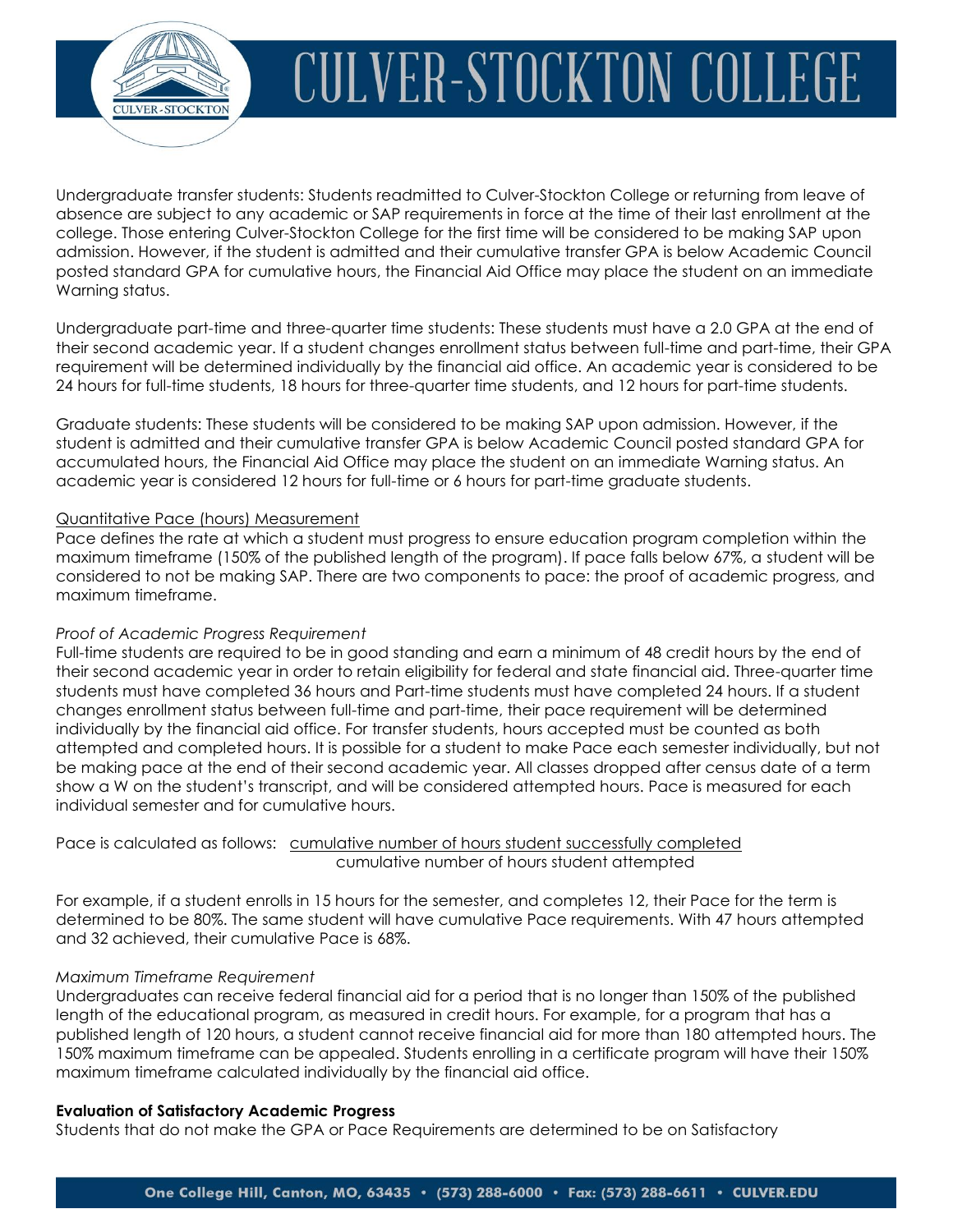

Academic Progress Warning; this means they are not making satisfactory progress toward their degree according to federal guidelines. Academic progress will be monitored at the conclusion of each semester of enrollment.

Undergraduate students: For Traditional on-campus enrollment, fall, spring, and summer are considered three separate periods of enrollment. (Summer Terms 40 and 50 are considered one period of enrollment.) Online Campus terms are T1/T2 for fall, T3/T4 for spring, and T5/T6 for summer. If a student is cross registered in Traditional campus classes and Online Campus classes that determination will be made individually by the financial aid office.

Graduate students: Terms are G1/G2 for fall, G3/G4 for spring, and G5/G6 for summer.

GPA and Pace requirements are affected as follows.

- The following are not considered as hours successfully completed: F grades, incompletes (I), withdrawals (W), audits (AU) and no pass (NP).
- Students that withdraw from all classes are automatically considered to be on Financial Aid Warning for pace of 0% for the term.
	- o If Traditional enrolled undergraduates do not complete at least 12 hours and maintain the appropriate GPA for their class by the end of the next semester, they will be considered to be on Financial Aid Suspension. If a student is on Financial Aid Warning and they withdraw from all classes, they will be considered to be on Financial Aid Suspension immediately in their next term of enrollment (but could still file an appeal for Financial Aid Probation).
	- o Online Campus students must be enrolled at least part-time and pass at least 6 hours if they are part-time, 9 hours if they are three-quarter time, or 12 hours if they full-time.
	- o Graduate students must successfully complete at least 3 hours if they are part-time or 6 hours if they are full-time during their next term.
- In the case of repeated courses, the most recently earned grade and credit becomes the grade and credit of record and is included in the GPA calculation. Aid may be awarded to retake a class where a student obtained a grade of 'F'. Aid may be awarded one time to retake a class where a student obtained a grade of other than 'F'; additional retakes of the class are not covered by Title IV aid unless a higher grade is required by the student's major.
- Remedial, enrichment, and ESL courses will not be taken into consideration.
- Hours transferred in may be counted toward a student's GPA and Pace requirements to remove them from SAP. Transfer hours count as both attempted and completed hours.

#### **Consequences of failing to Meet SAP Requirements**

Students that fail to make SAP will be placed on Financial Aid Warning, Financial Aid Probation, or Financial Aid Suspension. When a student has failed to achieve SAP, the Director of Financial Aid will notify the student in writing by certified mail. A student's failure to pick up or receive the certified mail notification does not change the student's SAP status.

Financial Aid Warning: This is a status assigned to a student who fails to make SAP at the end of a payment period. The student will continue to receive Title IV and state aid for one payment period. No appeal is necessary for this status. At the conclusion of the warning term, the student must meet SAP requirements.

Financial Aid Probation: This is a status assigned to a student who fails to make SAP (after being on Financial Aid Warning for one semester), is granted an appeal and has had eligibility for Title IV aid reinstated. The school will set forth an academic plan the student must follow. At the conclusion of the probation period, the student must meet the terms of their academic plan, or will be placed on Financial Aid Suspension.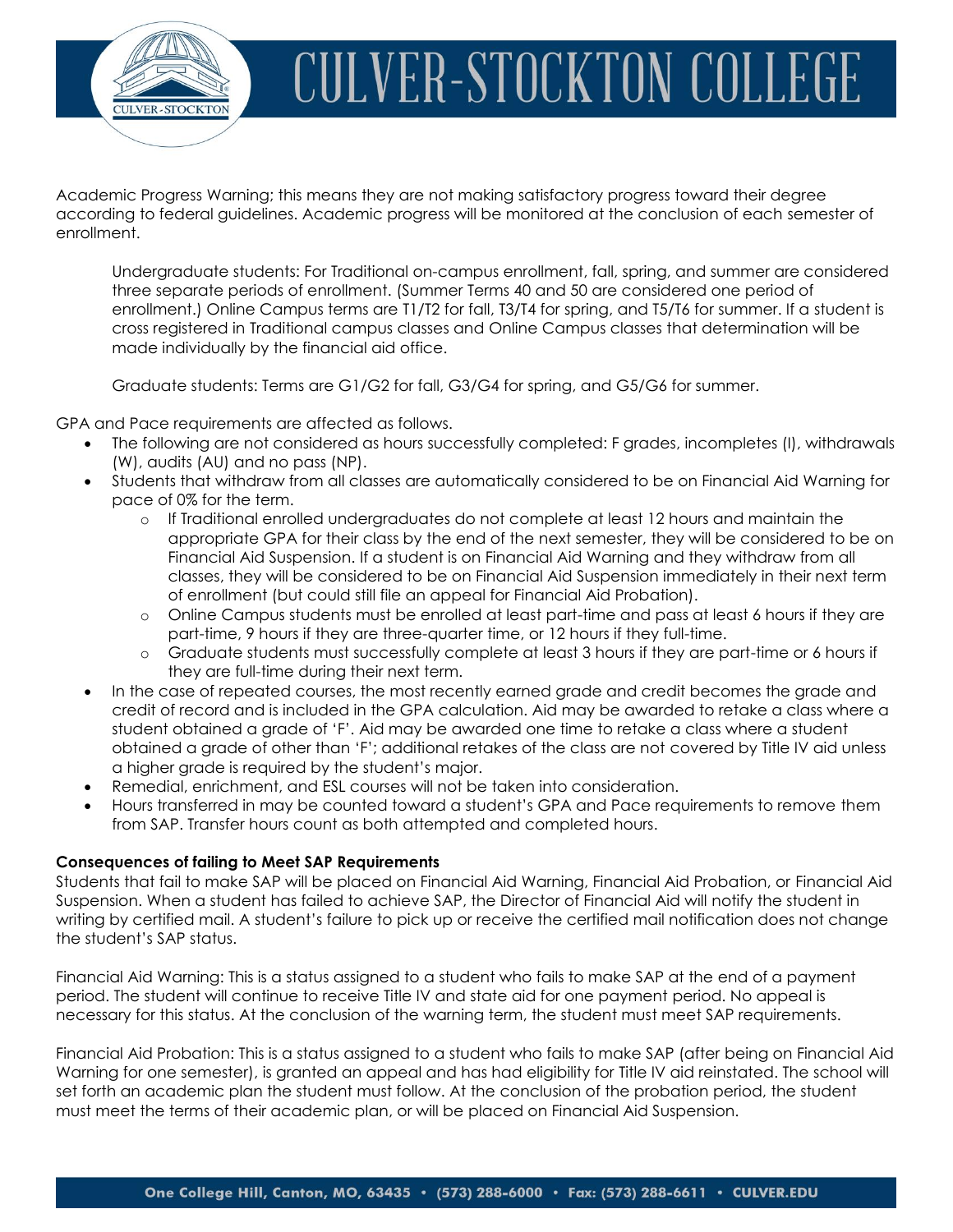

Financial Aid Suspension: This is a status assigned to a student who fails to make SAP after being on Financial Aid Warning or Financial Aid Probation. This can also be the status for a student whose appeal is not granted. Once Title IV and state eligibility has been terminated, the student must make up all deficiencies in both GPA and Pace before Title IV and state eligibility will be reinstated. Students keep eligibility for all institutional funding.

SAP Appeal: A process by which a student who is not meeting the school's SAP standards petitions the school for reconsideration of Title IV and state aid eligibility. The appeal must include two components: why the student failed to make SAP, and what has changed that will allow the student to make SAP at the next evaluation. Appeals without both components will not be considered. Students should include supporting documentation such as letters from outside sources. Appeals for lack of Pace can be considered for death of a relative, student injury or illness, or other special circumstances. Other types of appeals will not be heard. Appeals for Maximum Timeframe Requirement will be heard for change of major. Appeals should be submitted in writing to the Director of Financial Aid. Students may appeal a maximum of two times during their academic career at Culver-Stockton College. There is no deadline for appeals; they will be heard on a rolling basis. A student may not have two consecutive probation periods for the same reason.

Appeal Approved: The student is placed on Financial Aid Probation. The student must agree to follow the Personalized Academic Plan. The student's Title IV aid will be reinstated as outlined in the academic plan. If the student deviates from the academic plan, the student will no longer be eligible for Title IV aid until they are determined to be making SAP.

Appeal Not Approved: Student is not eligible for Title IV or state financial aid, but they retain eligibility for institutional funding. Aid will be reinstated once the student makes up all deficiencies. All appeal decisions are final and rest within the financial aid office; a student cannot appeal an appeal that is not approved.

Appeal Committee: Consists of the Director of Financial Aid and Associate Dean for Student Success, and any other pertinent college faculty/staff.

Personalized Academic Plan: This plan is determined by the Appeal Committee, which at a minimum will include the specified number of credit hours per semester and/or cumulative GPA to be obtained at the end of each term. The student's compliance with the plan will be monitored by the Director of Student Success together with the Financial Aid office. The Associate Dean for Student Success or their advisor will counsel the student.

### **PAYMENT OF AWARDS**

In most cases, one-half of the aid awarded is applied to the student's account for each semester; the billing statement from the college's Student Billing Office will reflect the student's charges and financial aid. Earnings from campus employment are not credited toward the balance due but are paid to the student, as earned, on a monthly basis.

### **TERMS AND CONDITIONS OF EMPLOYMENT**

Culver-Stockton College makes all work assignments and assures the recipient that he or she will have a reasonable opportunity to earn the work award. The college also reserves the right to make or change work assignments to accommodate the changing needs of the college.

- Freshmen are limited to working 10 hours per week during their first semester.
- Students may work up to 8 hours per day, not to exceed 20 hours per week in any single campus job or combination of campus jobs.
- Students must take, within 5 hours of commencing work, a minimum 30-minute break. This break is unpaid.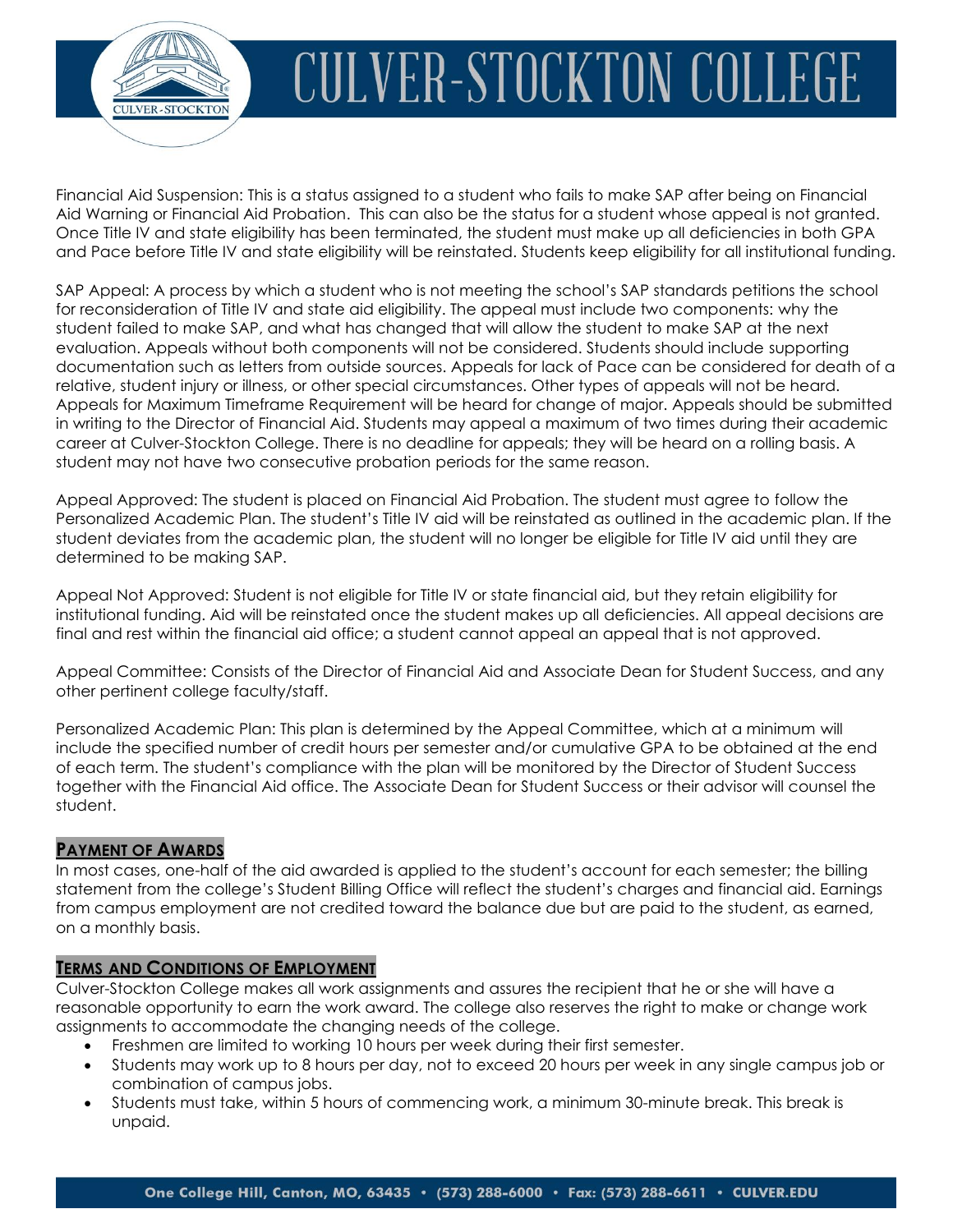

- Students are not allowed to work during scheduled class hours. If a student's class is canceled or is out early, and the student works during their scheduled class hours, the Supervisor is required to document this exception. Should federal auditors request documents to support this exception, the Supervisor is required to submit this documentation.
- The College reserves the right to limit the number of jobs per student per academic year.

Employment may be terminated by the college at any time for failure to perform duties satisfactorily or violating the college policies listed above. The college is released from its obligation to find replacement employment. Work assignments terminated for this reason will not be replaced with any other form of financial aid funds. Termination of employment may jeopardize future campus employment opportunities as the number of campus jobs available is limited.

### **WITHDRAWALS AND REFUNDS**

Students who withdraw prior to completion of a semester are subject to the College's policy concerning withdrawals and refunds. Students must complete the withdrawal process prescribed by the college. For students receiving financial aid, the refund will first be repaid to the Title IV programs, state grants, and institutional funds in accordance with existing federal regulations and institutional policy in effect on the date of withdrawal with respect to the various types of aid. If any additional refund is appropriate, the funds will be repaid to the student. It is possible that students who withdraw will have an outstanding balance due.

### **RENEWAL AND ADJUSTMENT OF AID**

Financial aid is not automatically renewed each year. In addition to specific requirements of the federal financial aid programs, students must apply each year by submitting the Free Application for Federal Student Aid (FAFSA) or by notifying the Financial Aid Office that they do not intend to file the FAFSA. The FAFSA should be submitted as soon as possible after October 1st the year prior. You may apply online at fafsa.gov.

For returning students the financial aid priority deadline is February 1. Files completed by February 1st will receive maximum consideration for available renewal funding. A completed financial aid file consists of a valid FAFSA and all required verification documentation. In addition, the student must also be registered for classes.

Each student must be able to document the information submitted on the FAFSA with income tax transcripts, W-2's, and/or other data required by the college or federal government prior to the receipt of Federal Title IV financial aid (Federal Pell Grant, TEACH Grant, FSEOG, Federal Work Study, Federal Direct Subsidized or Unsubsidized Loan, or Federal Direct Plus Loan). Documentation requested must be provided to the Financial Aid Office prior to the end of the semester for which it is requested; any additional deadlines established by the U.S. Department of Education shall also apply. Failure to complete verification will result in the withdrawal of all need based aid funds. Students whose federal application information requires adjustments will be notified by FAFSA of processed corrections.

Financial aid from any source is provided for only one academic year at a time but may be adjusted per semester based on outside resources received. Financial aid can be renewed each year provided the student remains in good academic standing, earns the required number of hours for his/her enrollment status by the end of each academic term, and shows financial need on the Free Application for Federal Student Aid (FAFSA) or demonstrates continued talent or academic achievement as stipulated in the original entering award.

Award adjustments may occur at any time during the year, and result from such reasons as: adjustments to the financial need calculations due to a change in the family's financial condition, errors by the family or college, additional funds available for award, or change in funds from outside sources. Award adjustments can also be made if a student does not attend a class in which they are enrolled.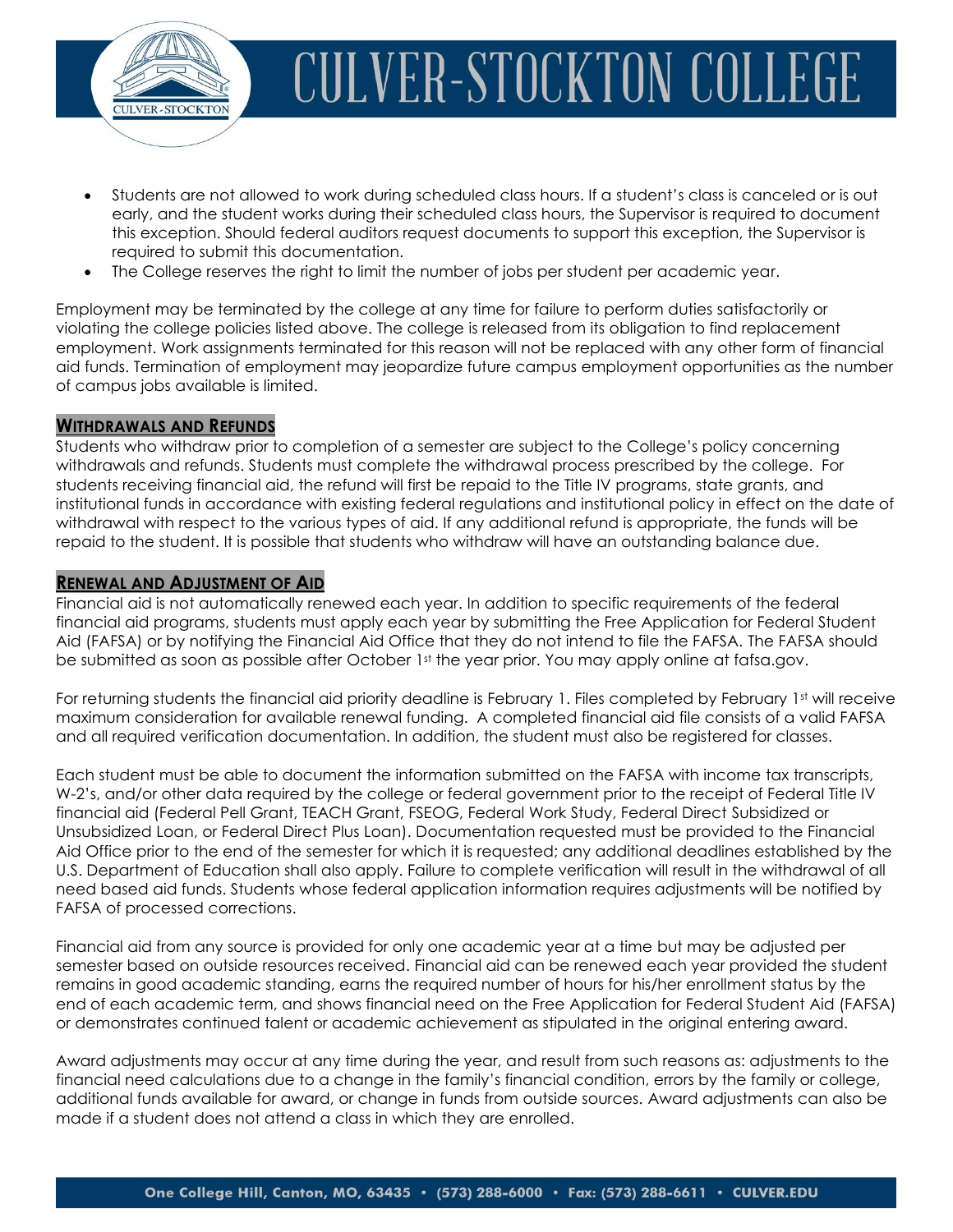

If a student or talent area chooses not to renew participation or scholarship, the student may write an appeal to the Director of Financial Aid for conversion opportunity.

The Financial Aid Office will review a student's expected family contribution if the student and/or family experience a significant change in financial circumstances. An increase in need will not necessarily result in an increase in the financial aid award. Such adjustments depend upon funds available at the time the request for review is made. Therefore, notification of change in financial circumstances should be made as soon as they occur.

#### **RIGHT TO APPEAL**

All students have the right to appeal or reject any aid awarded by the college. Appeal of the financial aid award must be submitted in writing to the Director of Financial Aid. The student will be informed of the decision concerning the appeal within a reasonable time following its receipt.

### **FEDERAL AND STATE AID PROGRAMS**

Eligibility for the following programs is determined by the filing of the FAFSA need analysis on a yearly basis. **Federal Pell Grant** The value of this grant is from \$650 up to \$6,495 based on your Expected Family Contribution as shown on the FAFSA.

**Federal Supplemental Educational Opportunity Grant (FSEOG)** Awards are given to students with exceptional financial need based on availability of federal funding.

**Access Missouri Award** Awards determined by the state are given to Missouri residents based on need and state funding. Theology/divinity majors are not eligible. FAFSA's must be filed by **February 1, 2021** for consideration.

**Federal Work Study** Campus employment opportunities are provided for many students who work approximately 8-20 hours per week and earn minimum wage; limited availability.

**Federal Direct Loan (Subsidized and/or Unsubsidized)** Maximum annual loan amounts range from \$5,500 to \$7,500 for dependent undergraduates, based on class level. Independent undergraduates may receive maximums of \$9,500 to \$12,500 (at least \$6,000 must be unsubsidized for freshmen and sophomores, and \$7,000 unsubsidized for juniors and seniors).

The Federal Direct Subsidized Loan is based on need; the federal government pays interest on the loan until the student ceases enrollment. The Federal Direct Unsubsidized Loan is not need-based; interest accrues from the time the loan is disbursed, and can be paid or allowed to accumulate.

For both subsidized and unsubsidized loans, the federal government retains an origination fee, deducted proportionately from each disbursement. Repayment of principal and any accrued interest begins 6 months after enrollment ceases. The interest rate and origination fee is set each year on July 1st but can change at any time through the year.

**Federal Direct PLUS Loan** These loans are available to parents with good credit histories for educational costs not met by other financial aid, and are not need-based. The federal government retains an origination fee, deducted proportionately from each disbursement. Repayment begins 60 days after the final disbursement, unless you choose to defer the payments until after your student graduates. The interest rate and origination fee is set each year on July 1st but can change at any time through the year.

#### **COLLEGE AID PROGRAMS**

**Academic Scholarships** Academic scholarships ranging in value from \$7,500 to full tuition are awarded on the basis of grade point average. Academic scholarships are renewable as long as the student remains enrolled. Pillars Scholarships are renewed based on maintaining a 3.2 cumulative GPA and participate in the college Honors Program. Once a student is Accepted to the College and notified of their academic award, no further GPA increases will be accepted for an increase in scholarship.